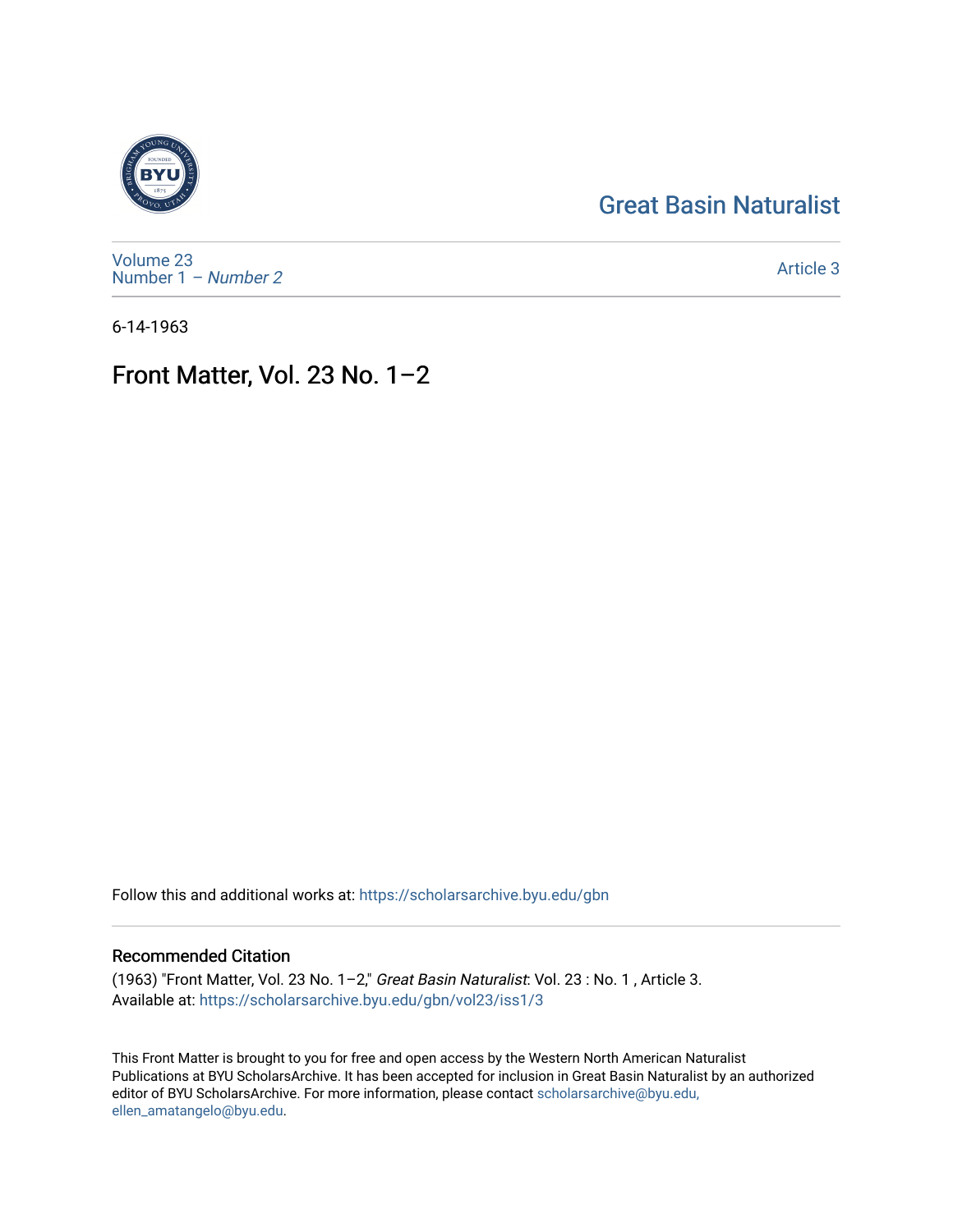# Great Basin

Volume XXIII June 14, 1963

**LIBRARY** *i***Nos. 1-2** MP. ZOOL

AUe <sup>1</sup> <sup>8</sup> <sup>1966</sup>

TABLE OF CONTENTS

HARVARD UNIVERSITY

A Revision of the Bark Beetle Genus *Dendroctonus* Erichson<br>(Coleoptera: Scolytidae) Illustrated. By Stephen L. Wood 1 (Coleoptera: Scolytidae) Illustrated. By Stephen L. Wood <sup>1</sup>

Index <sup>1</sup> <sup>1</sup>



PUBLISHED BY BRIGHAM YOUNG UNIVERSITY